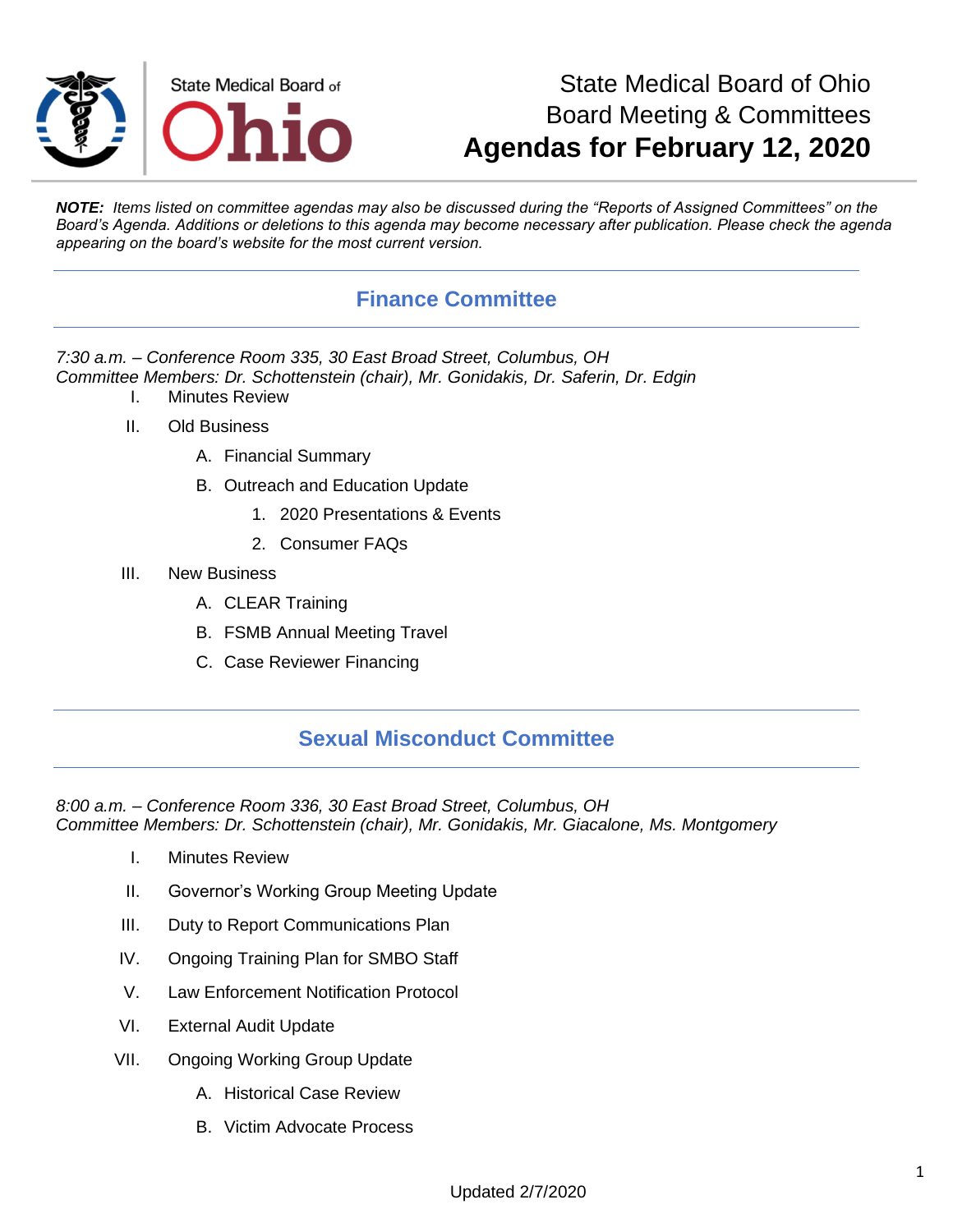

#### **Licensure Committee**

#### *8:45 a.m. – Conference Room 345, 30 East Broad Street, Columbus, OH Committee Members: Dr. Saferin (chair), Dr. Rothermel, Dr. Edgin*

- I. Minutes Review
- II. Licensure Application Reviews
	- A. Lisa Ebbert, LD
	- B. Aaron Fletcher, MT
	- C. Jay Garnier, RCP
	- D. Francis Larocca, MT
	- E. Mushtaq Qureshi, MD
	- F. Harry Robinson, RCP
- III. Respiratory Care Continuing Education Course Approval
	- A. "Ethics 2020" Presentation, Breathe Easy Respiratory Conference
- IV. Administrative CME Penalty Schedule
- V. Duty to Report CME

#### **Policy Committee**

*9:15 a.m. – Conference Room 336, 30 East Broad Street, Columbus, OH Committee Members: Dr. Soin (chair), Mr. Giacalone, Dr. Bechtel, Ms. Montgomery, Dr. Johnson*

- I. Minutes Review
- II. Rule Review Update
- III. Legislative Update
- I. Licensure Reciprocity Bills, House Bill 432 and Senate Bill 246
- IV. Radiologist Assistant Rules for Initial Circulation
- V. Senate Bill 7 Rules
	- A. Rule 4731-36-04, Expedited Temporary Licensure for Active Duty Military
	- B. Amendment to Rule 4731-30-03, Approval of Licenses
- VI. CRNA Regulatory Statement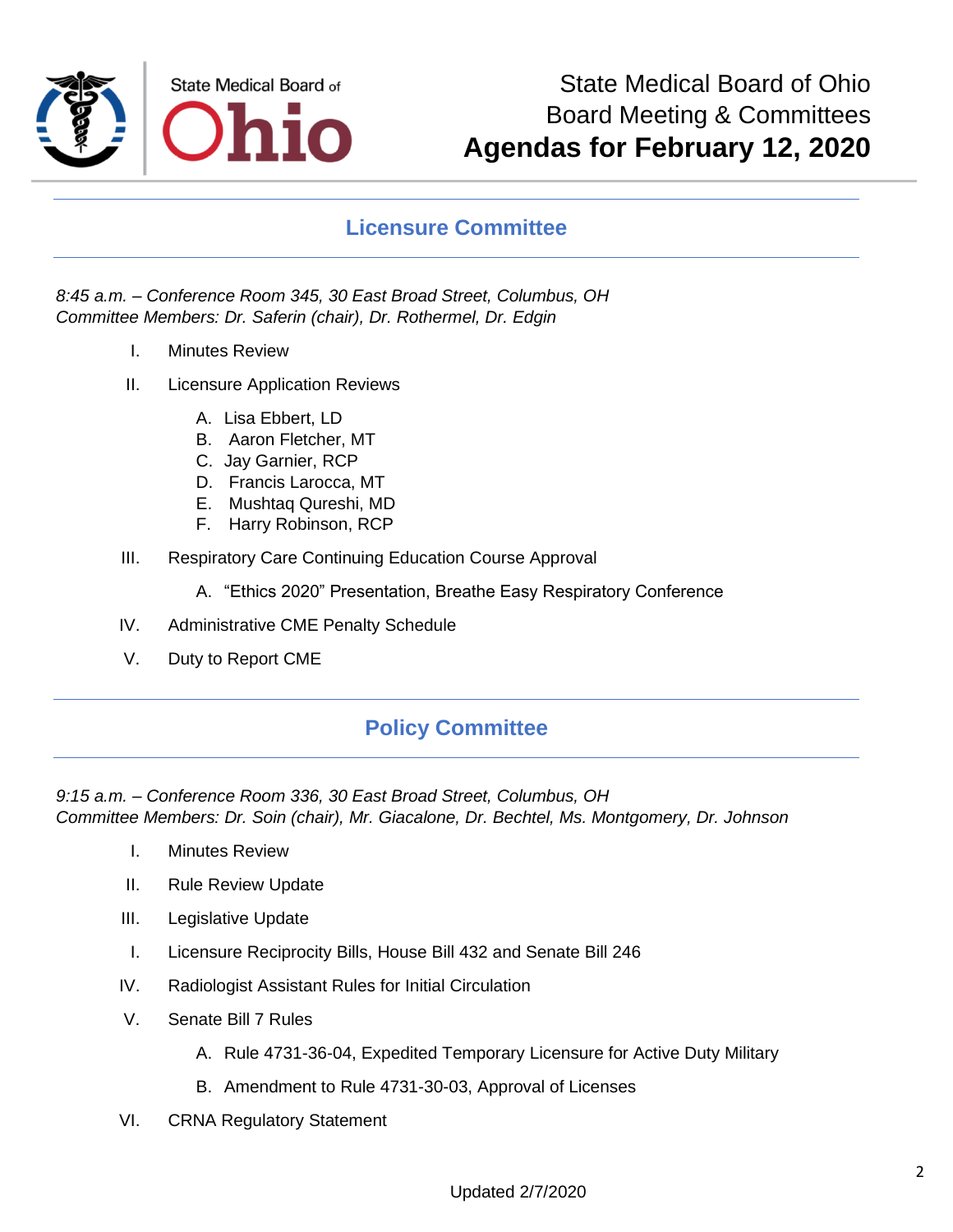

## **Medical Marijuana Expert Review Committee**

At the Conclusion of the Board Meeting (Approximately 1:00 p.m.) – 3<sup>rd</sup> Floor Hearing Room, 30 East Broad *Street, Columbus, OH Committee Members: Dr. Bechtel (chair), Dr. Schottenstein, Mr. Giacalone, Dr. Soin*

- I. Review of Condition Petition Process
- II. Review of Petitions to Add Qualifying Conditions for Treatment with Medical Marijuana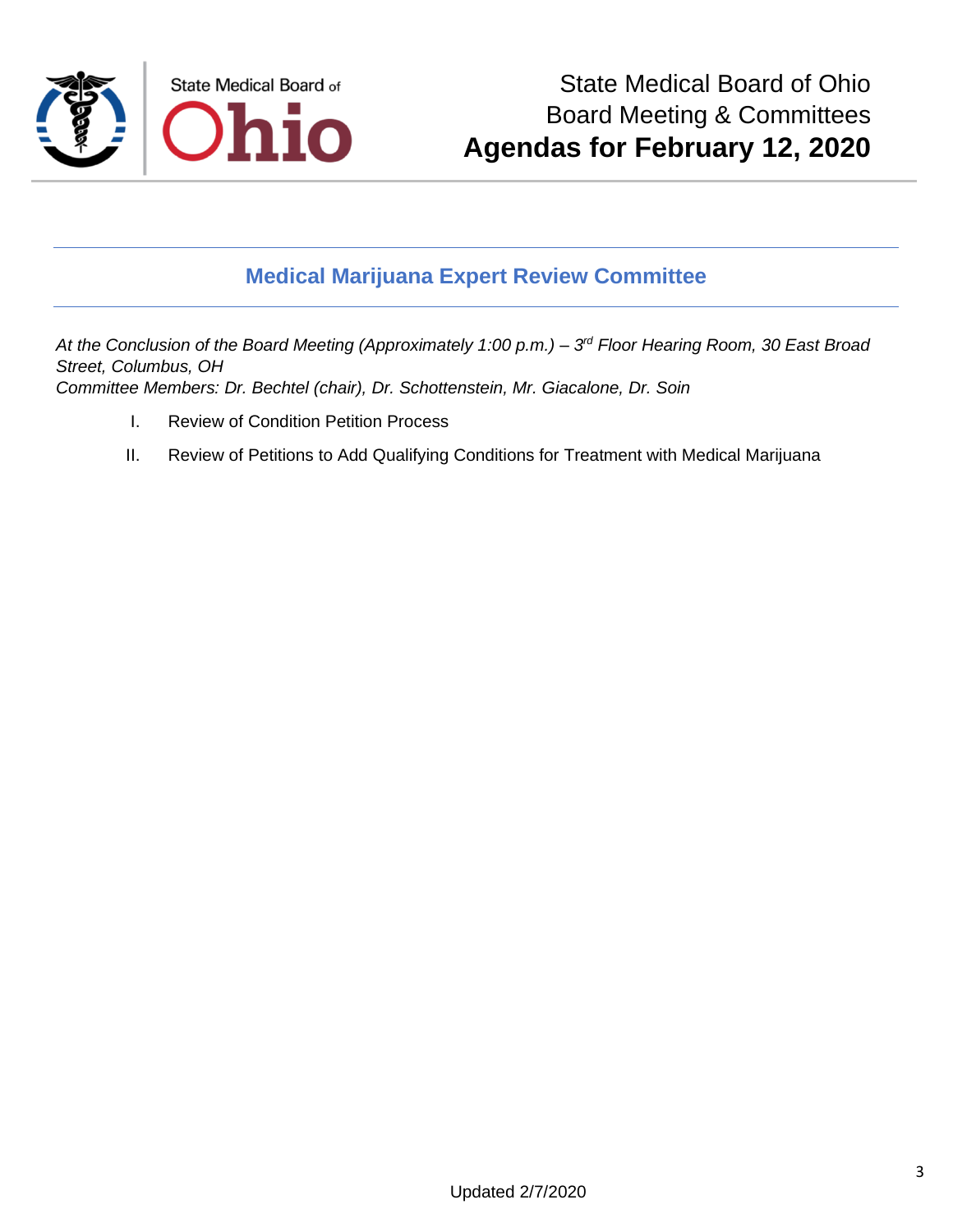

# State Medical Board of Ohio Board Meeting & Committees **Agendas for February 12, 2020**

*NOTE: Additions to this agenda may become necessary. Please check the agenda appearing on the Board's website for the most current version. Agenda items may be discussed out of order, at the discretion of the Board President.*

# **Board Meeting**

*10:00 a.m., 3rd Floor Hearing Room, 30 East Broad Street, Columbus, OH*

- I. ROLL CALL
- II. MINUTES REVIEW
	- A. January 8, 2020 Board Meeting Minutes
- III. REPORTS AND RECOMMENDATIONS
	- A. Kristian Amymarie Hall
	- B. Kelly N. Roan, D.O.
	- C. Rodney J. Williams, M.D.
- IV. PROPOSED FINDINGS AND PROPOSED ORDERS
	- A. Ashley Rae Strunk, L.M.T.
- V. FINDINGS, ORDERS, AND JOURNAL ENTRIES
	- A. Brigitta Bittner, M.D.
	- B. Kristina Marie Kaniecki Snow, M.T.
	- C. Rebekah Nicole Kuntz, M.T.
	- D. Kaci Jean Morgan, M.T.
	- E. Mercedes Angel Mueller, M.T.
	- F. John Joseph Kelemen, M.D.
	- G. Frank D. Lazzerini, M.D.
- VI. EXECUTIVE SESSION
- VII. SETTLEMENT AGREEMENTS
- VIII. NOTICES OF OPPORTUNITY FOR HEARING, ORDERS OF SUMMARY SUSPENSION, ORDERS OF IMMEDIATE SUSPENSION, AND ORDERS OF AUTOMATIC SUSPENSION
- IX. OPERATIONS REPORT